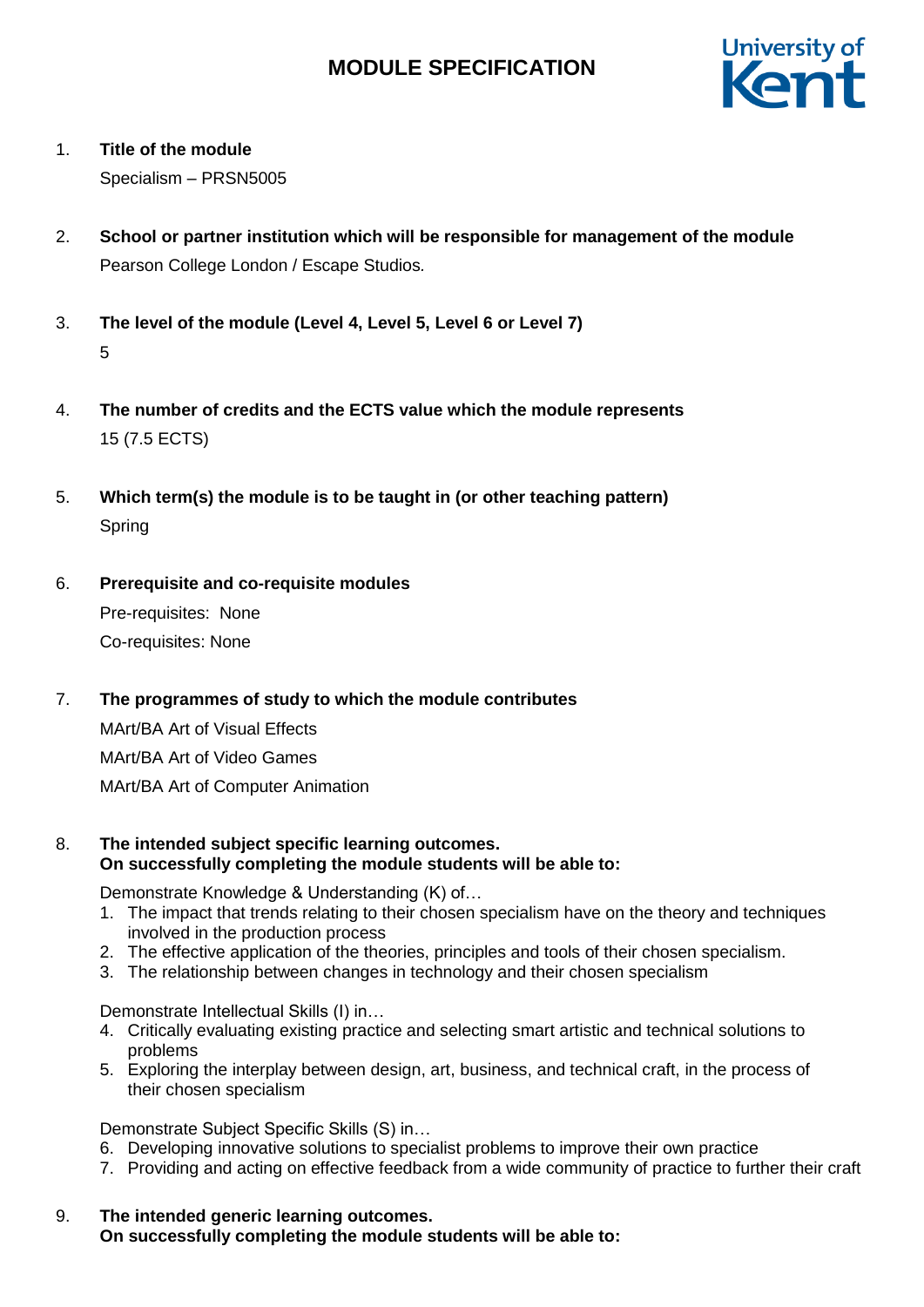

Demonstrate Transferable Skills (T) in…

- 1. Communicating and presenting to a variety of audiences in a technical and creative context
- 2. Identifying their personal development needs and accessing appropriate resources to address those needs
- 3. Designing, planning and delivering a project that can adapt to meet a strict set of industry objectives within time and in technical budget

#### 10. **A synopsis of the curriculum**

This module sits alongside the team-based module "Industry Studio Project" and is largely about the development of the individual's craft in their chosen specialism in the context of current practice. Peers will support each other to learn and develop using the Pearson College London / Escape Studios methods that they have been using over the last two stages.

Tutors will support students to develop a proposal for what their specialism is going to be,and by helping them to identify concrete learning goals, set realistic challenges for themselves, and point them to relevant learning resources.

Industry professionals will support students through formative feedback on their proposals, demonstrations, and portfolios/showreels. Like the tutors, they can also suggest new tools and techniques that would advance each student's personal learning and contribute to the group project.

The resultant portfolio/showreel will identify the students as specialists in their discipline. This will then be assessed by tutors, peers, and self-assessment.

This is typical of the creative industries. Professionals will often highlight examples of their contribution to collaborative projects, to demonstrate to future employers that they have a specific skillset and can work with others to make the most of that.

This approach enables students to develop their knowledge, skills and practice in their specialist area whilst developing their craft in the context of established techniques and tools, drawing from their community of practice to grow an identifiable specialism.

Keywords: Specialism, collaborative, technical, portfolio

Outline syllabus:

- Research methods
- Developing a specialism
- Reflective practice
- Communities of practice

## 11. **Reading list (Indicative list, current at time of publication. Reading lists will be published annually)**

As the focus of the specialism differs for each individual student, readings will be defined in dialogue with tutors. Given the position of this module in the programme, readings are likely to be focused around inspiration, deepening conceptual understanding, and effective working processes, rather than technical knowledge.

#### 12. **Learning and teaching methods**

Learning and teaching takes place through four key modes of delivery. These provide a blend of technical skills training, exploration of theory and praxis, application in the studio, and selfdirected study and development time. The balance differs depending on the type of module. Tutorials allow discussion and building of community, self-directed study supports the development of the individual.

• Skills Sessions c. 0 hrs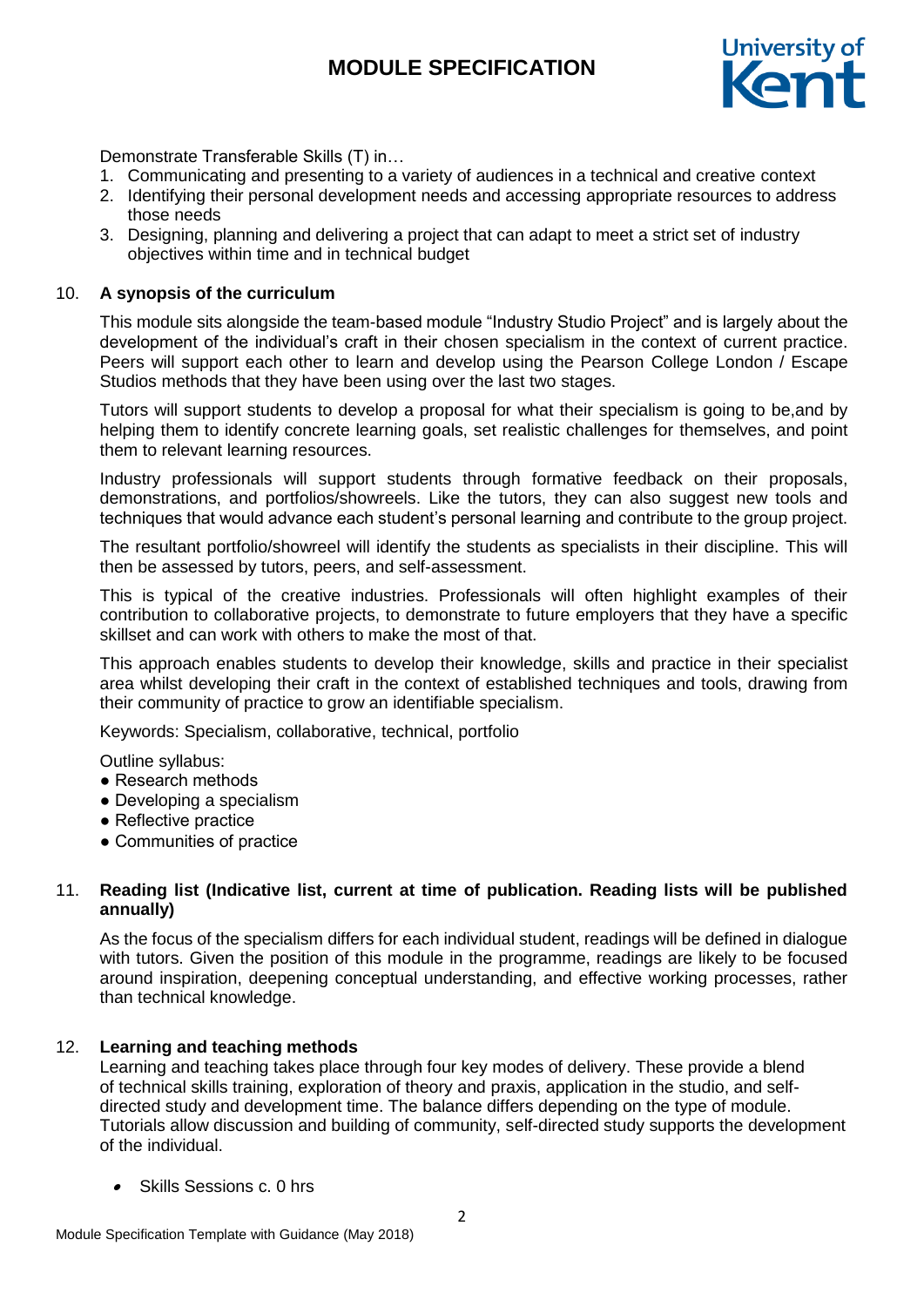

- Tutorials c. 20 hrs
- Studio Time c. 0 hrs
- Self-Directed c. 130 hrs
- **Total 150 hours**

## 13. **Assessment methods**

## 13.1 Main assessment methods

Formative assessment will be provided throughout the module, both in terms of feedback on work in progress during Tutorials.

Summative assessment will be based on a Portfolio and Retrospective, and assessed using one or more of the Assessment Types (see Programme Specification).

## **Proposal exercise (Formative 0%)**

The student will be required to review their skills in the context of their collaborative studio project and propose a way to develop their specialist craft. They will present for formative feedback with a tutor and peers from their group.

## **Assignment 1: Individual Portfolio (100%)**

The student will present a portfolio of evidence showing development in their specialisation in the context of established theory and practice. They should highlight where specific learning outcomes have been met. The Portfolio Review with a tutor will support this.

## 13.2 Reassessment Methods

## 14. **Map of module learning outcomes**

| <b>Module learning</b><br>outcome   | 8.1 | 8.2 | 8.3 | 8.4 | 8.5 | 8.6 | 8.7 | 9.1 | 9.2      | 9.3 |
|-------------------------------------|-----|-----|-----|-----|-----|-----|-----|-----|----------|-----|
| <b>Learning/ teaching</b><br>method |     |     |     |     |     |     |     |     |          |     |
| <b>Skills Sessions</b>              |     |     |     |     |     |     |     |     |          |     |
| <b>Tutorials</b>                    | X   | X   | X   | X   | X   | X   | X   | X   | $\times$ | X   |
| <b>Studio Time</b>                  |     |     |     |     |     |     |     |     |          |     |
| Self-Directed                       | X   | X   | X   | X   | X   | X   | X   | X   | $\times$ | X   |
| <b>Assessment method</b>            |     |     |     |     |     |     |     |     |          |     |
| Portfolio                           | X   | X   | X   | X   | X   | X   | X   | X   | $\times$ | Χ   |

## 15. **Inclusive module design**

The Collaborative Partner recognises and has embedded the expectations of current equality legislation, by ensuring that the module is as accessible as possible by design. Additional alternative arrangements for students with Inclusive Learning Plans (ILPs)/declared disabilities will be made on an individual basis, in consultation with the relevant policies and support services.

The inclusive practices in the guidance (see Annex B Appendix A) have been considered in order to support all students in the following areas:

a) Accessible resources and curriculum